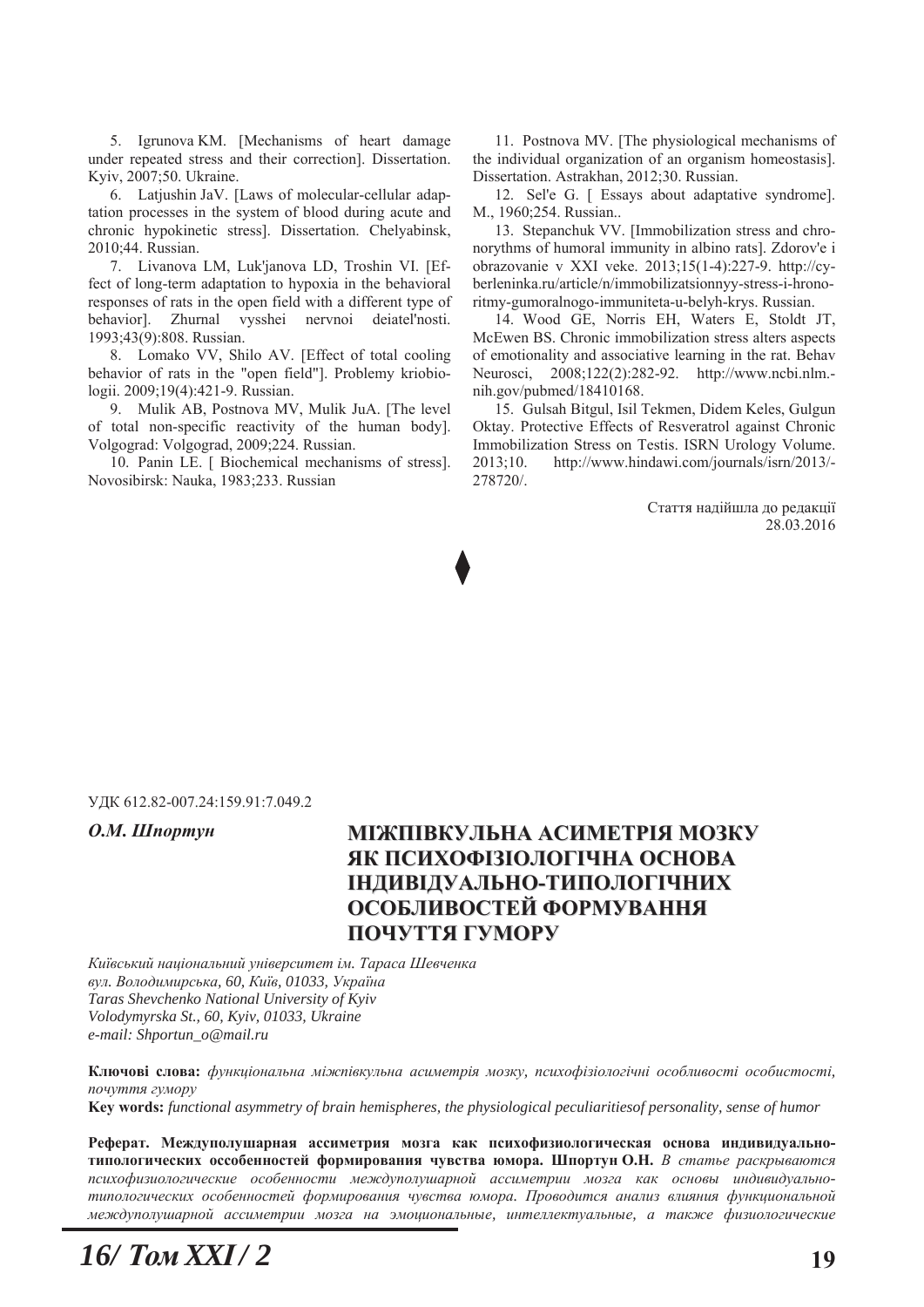оссобенности развития чувства юмора в онтогенезе. Анализ исследований межполушарной асимметрии мозга дает возможность выяснить влияние функционирования каждого из полушарий на формирование восприятия юмора. Исследования показывают, что в процессе формирования чувства юмора участвуют два функцио*нальных полушария головного мозга. Поскольку эмоция юмора - это интеллектуальная эмоция, а развитию* интеллекта способствуют множество психических процессов, в формировании юмора задействованы два полушария головного мозга. Правое отвечает за эмоциональную природу юмора (интонация, звуковысотность языка, скорость реагирования на шутку и т.д.), левое - за обработку словесной информации (содержание шутки, категория, замысел, анализ содержания и т.д.). Проанализировав научные исследования межполуиарной функциональной асимметрии мозга человека, его психофизиологические и нейрохимические особен $h$ юсти, можно предположить, что люди с более развитым левым полушарием в восприятии юмора будут  $6$ ольше склонны к проявлениям гелотофилии, а «правополушарные» - проявлять признаки гелотофобии и катагеластицизма. Исследовав половые различия межполушарной асимметрии мозга, можно утверждать, что при диагностировании чувства юмора важно учитывать гендерные особенности функционирования лолушарий, ведь у мужчин более отчетливо функционирует левое полушарие, а у женщин - правое. Этот  $\phi$ акт гендерных особенностей функционирования межполушарной асимметрии мозга дает возможность  $\delta$ бъективной диагностики чувства юмора, а также различных отклонений психики человека.

Abstract. Hemispheric asymmetry of the brain as a psycho-physiological basis of individual and typological **features of the formation of a sense of humour. Shportun O.N.** The article describes the psycho-physiological *peculiarities of hemispheric asymmetry of the brain as the basis of individual and typological features of the formation of a sense of humour. The analysis of the impact of the functional brain hemispheric asymmetry on emotional, intellectual and physiological features of development of sense of humour in ontogeny is conducted. Analysis of studies of inter-hemispheric asymmetry of the brain makes it possible to ascertain the impact of the functioning of each hemisphere on the formation of the perception of humour. Studies show that in the process of developing of sense of humour, two functional hemispheres of the brain are involved. As the emotion of humour – is an intellectual emotion, and in the development of intelligence a lot of mental processes are involved, in the formation of humour two hemispheres of the brain are functioned. The right hemisphere is responsible for the emotional nature of humour (intonation, sound level of language, speed of response to a joke ...), the left hemisphere – for processing verbal information (content of the joke, category, purpose, content analysis ...). After analysing the research of hemispheric functional asymmetry of the human brain, its psycho-physiological and neurochemical characteristics, it can be assumed that people with more developed left hemisphere in perceiving humour are more prone to displays of gelotophilia and "right hemisphere" people – show signs of gelotophobia and katagelasticism. Examining gender differences of hemisphere asymmetry of the brain, it can be argued that diagnosing sense of humour is important to take into account gender-specific functioning of hemispheres, because men have more clearly functioning the left hemisphere, and women – the right one. This fact of sexual peculiarities of functioning of inter-hemispheric asymmetry of the brain allows diagnosing objectively sense of humour, as well as different variations of the human psyche.* 

Тривалий час мозок людини розглядався за аналогією з мозком більшості хребетних з позиції анатомічної та функціональної еквіпотенціальності правої і лівої півкуль. Таке уявлення спростувалося, як тільки з'явилися спостереження М. Дакса (1836), П. Брока (1861) та К. Верніке (1874), які свідчили, що в людини півкулі головного мозку функціонують асиметрично. Важливо дослідити, яким чином впливає кожна півкуля головного мозку на будьяку психічну функцію, зокрема на сприйняття гумору. Міжпівкульна асиметрія мозку розкриває індивідуальні особливості кожної людини та їх формування, а також психофізіологічні особливості розвитку емоції гумору.

Міжпівкульна асиметрія (грец. А-- «без» і  $\sigma$ ришетрі $\alpha$  - «домірність») – одна з фундаментальних закономірностей організації мозку не тільки людини, але і тварин. Проявляється не тільки в морфології мозку, але і в міжпівкульній асиметрії психічних процесів [6]. Асиметрія міжпів-

кульна - характеристика розподілу психічних функцій між півкулями лівою і правою: при виконанні одних психічних функцій провідною є півкуля ліва, інших - права [29]. Більше ніж вікова історія анатомічних, морфофункціональних, біохімічних, нейрофізіологічних і психофізіологічних досліджень асиметрії великих півкуль головного мозку в людини свідчить про існування особливого білатерального принципу побудови та реалізації таких найважливіших функцій мозку, як сприйняття, увага, пам'ять, мислення і мова.

У 1868 р. англійський невролог Джон Х'юлінгс Джексон висунув ідею «провідної півкулі», яку можна вважати попередницею концепції домінантності півкуль. Через 10 років після спостережень Брока концепція, відома в наші дні як концепція домінантності півкуль, стала основною точкою зору на міжпівкульні взаємопливи. У 1869 році Дж. Джексон сформулював ідею провідної півкулі: «Для найважливіших і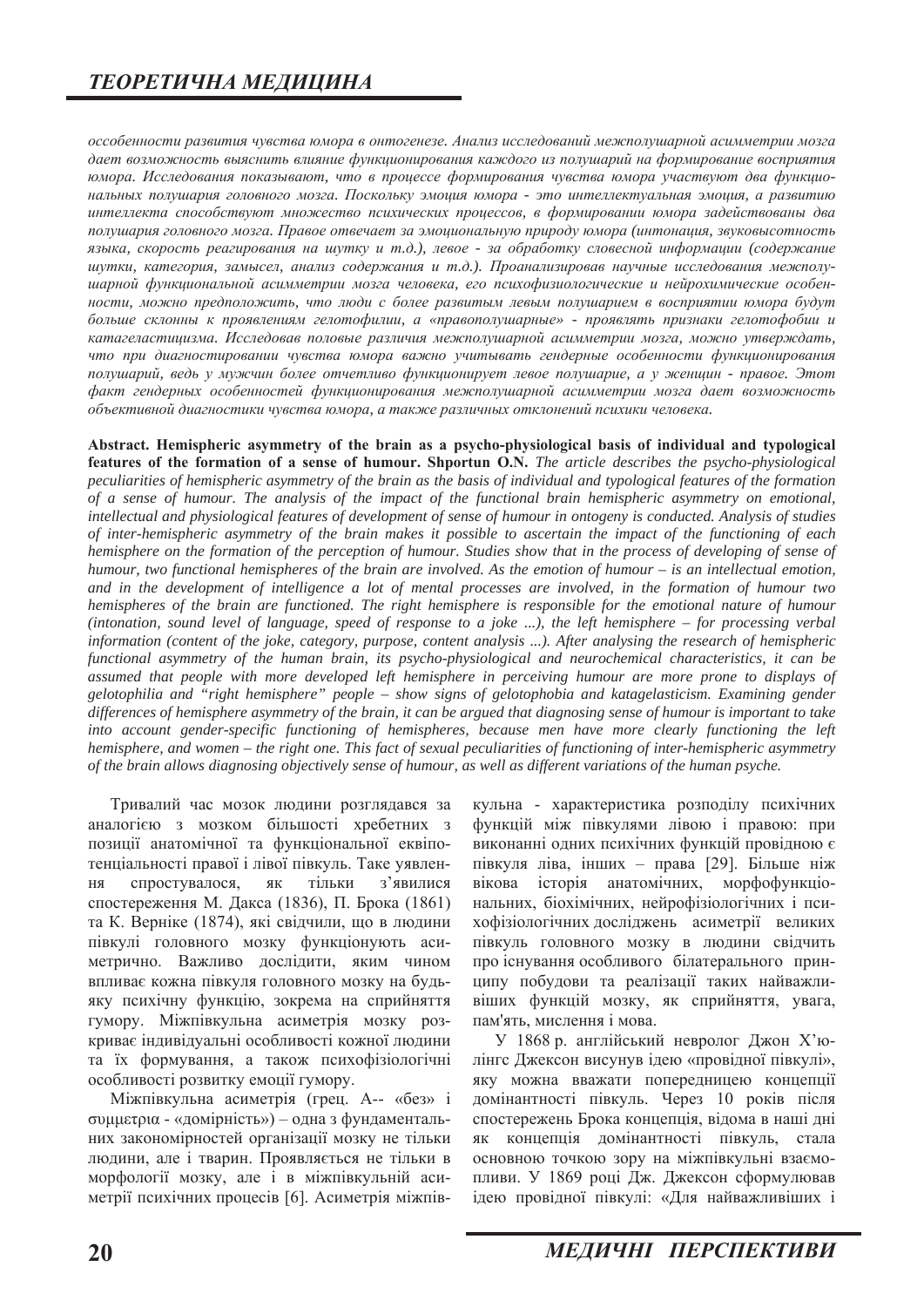найголовніших процесів обов'язково повинна бути одна провідна сторона» [45,48]. У рамках проведених досліджень основна увага приділяється питанням зв'язку міжпівкульної асиметрії мозку з психічними пізнавальними процесами і впливу пошкоджень окремих структур і ділянок мозку на перебіг цих процесів. Отже, оскільки гумор формується у процесі соціалізації людини, освоєнні нею мови, можна зробити припущення, що міжпівкульна асиметрія мозку має значущий вплив на формування сприйняття гумору.

Сукупність цих даних стала основою уявлення про взаємодію півкуль, яке отримало широке розповсюдження. Одна півкуля (у правшів - зазвичай ліва) розглядалася як провідна для мови та інших вищих функцій, інша (права), або «другорядна», вважалась такою, що не має особливих функцій та знаходиться під контролем «домінантної» лівої [38]. Хоча ще в той час сам Х.Джексон та російський невропатолог В.М. Бехтерев піддавали сумніву другорядність та повну підпорядкованість правої півкулі, думка їх не була почута науковим товариством [37, 38].

До 30-х рр. XX ст. накопичилися дані, які підтверджували специфіку правої півкулі в здійсненні вищих психічних функцій, що спонукало вчених переглянути свою лумку шоло функції «другорядної» половини мозку. Результати подальших досліджень засвідчили, що при ураженні правої півкулі спостерігається дезорієнтація в просторі (порушено сприйняття просторових співвідношень, місцезнаходження), агнозія на обличчя, амузія (втрата музичних здібностей) [27].Отже, з цього часу настає другий етап у розвитку вчення про ФМА: визнання важливості обох півкуль у забезпеченні певних психічних процесів. Тобто вважається, що кожна з півкуль є провідною (домінантною) при виконанні специфічних психічних функцій [8].

Серед вітчизняних вчених ФМА стала об'єктом вивчення багатьох нейрофізіологів, психологів, психіатрів та невропатологів. У середині XX ст. у школі нейропсихології, створеній А.Р. Лурія та його учнями, панувало положення: мозок, реалізуючи будь-яку психічну функцію, працює як парний орган. Мозок функціонує як єдина інтегративна система, а міжпівкульна асиметрія зумовлює особливості перебігу різноманітних психічних процесів [21]. У процесі взаємодії півкулям притаманний певний функціональний антагонізм: активація однієї з них супроводжується деяким функціональним пригніченням іншої і, навпаки, пригнічення

однієї активізує іншу - контрлатеральну [2, 31, 32]. У той же час функції півкуль доповнюють одна одну. Завдяки цьому при ураженні однієї з півкуль, наприклад при інсультах, функціональний дефіцит компенсується за допомогою симетричних структур іншої півкулі [16].

На думку Б.І. Бєлого, можна говорити про наявність двох різних принципів функціонування правої та лівої півкуль. Так, ліва півкуля діє за дискретним принципом, здійснюючи дроблення, аналіз інформації, що надходить. Структури правої півкулі функціонально організовані за голографічним принципом, виконуючи головним чином сумацію, зіставлення, синтез інформації, що надходить. Відповідно ліва півкуля є провідною в здійсненні процесів абстрактної, символічної інтелектуальної діяльності. Права півкуля домінує в реалізації емоційної діяльності та конкретно-образному мисленні [4, 23]. Взаємодіють півкулі за трьома типами: реципрокної взаємодії (конкурентна взаємодія, при якій кожна з півкуль відчуває гальмівний вплив з боку іншої), взаємодії за типом комплементарності (кожна півкуля робить свій взаємодоповнюючий внесок у здійснення тієї чи іншої функції) та найбільш складному типу взаємодії — за типом суперпозиції (демпфування), або виправлення спотворень [16, 30].

Сучасні уявлення про міжпівкульну взаємодію знайшли своє відображення в концепції індивідуального профілю функціональної асиметрії (або латеральної антропофізіологічної конституції), тобто сукупності моторних (руки, ноги) та сенсорних (зір, слух і т.п.) асиметрій, що притаманні певному суб'єкту [36]. Дані, отримані в результаті досліджень різних наукових колективів із різними методологічними підходами, свідчать про неоднозначний внесок структур правої та лівої півкуль у формування складної гами емоційних переживань людини.

Н.Н. Брагіна та Т.А. Доброхотова відзначають наявність закономірностей кореляції особливостей сприйняття індивідуального простору й часу з міжпівкульною функціональною асиметрією [14, 15]. Так, структури лівої півкулі прогнозують поведінку організму в майбутньому. Права півкуля відображає події теперішнього, минулого і працює в режимі реального часу. Існує виважена думка, що розвиток вчень про ФМА переходить до третього етапу свого розвитку — ідеї про головування правої півкулі в парній роботі гемісфер [14, 15].

Таким чином, міжпівкульна асиметрія має не глобальний, а парціальний характер: права й ліва півкуля беруть різну за характером і нерівну за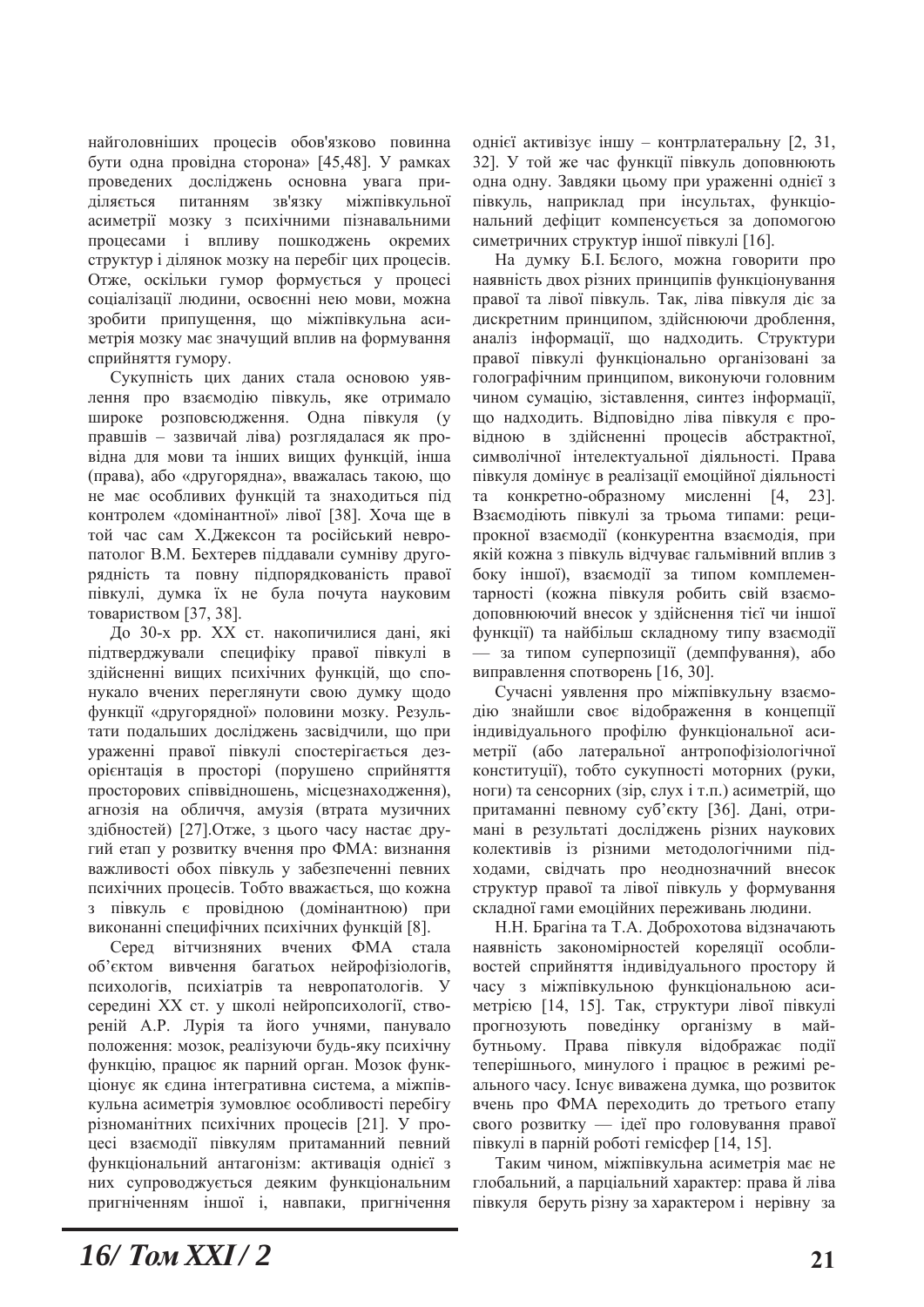значущістю участь у здійсненні психічних функцій. Також важливо відзначити, що в різних системах характер функціональної асиметрії може бути неоднаковий.

Результати досліджень різних авторів вказують на те, що між правою і лівою півкулею головного мозку існують анатомічні відмінності [36, 55].

Довгий час еквівалентність правої і лівої півкулі не ставилася під сумнів. Вважалося, що права й ліва півкуля є просто проблемою вибору [36].

Однак, починаючи з 50-х рр. XX століття, стали з'являтися роботи, які показали, що в мікросвіті принаймні, для одного виду взаємодії - слабкого, існує нерівноправність правої і лівої [33, 41].

На рівні молекул ще з часів Л. Пастера відомі так звані ліво- і правообертальні форми білків та амінокислот. Ці форми різняться за своїми фізико-хімічними характеристиками. Причому всі білки тварин і людини побудовані тільки з лівообертальних форм амінокислот [34, 40].

Розглядаючи з еволюційних позицій симетричну організацію живої природи, слід підкреслити наявність прогресивно зменшуваного розмаїття форм симетрії. Вже в деяких безхребетних і практично у всіх хребетних зберігається тільки одна форма симетрії білатеральна, або дзеркальна, при якій спостерігається значна подібність між правими і лівими половинами тіла й деякими парними органами. зокрема, правою і лівою півкулями головного мозку. Однак функції парних органів не завжди ідентичні за своєю структурно-функціональною організацією, і це яскраво проявилося у відмінностях функцій правої і лівої півкулі головного мозку людини [35, 48].

Принцип асиметрії мозку різнився за типами мислення. Ці типи мислення мають ряд синонімів. За В. Ротенберг:

**• вербальне та невербальне** (оскільки абстрактно-логічне мислення, на відміну від образного, базується на здатності до продукування мовлення);

**• аналітичне та синтетичне** (оскільки за допомогою логічного мислення здійснюється аналіз предметів і явищ, тоді як образне мислення забезпечує цілісність сприйняття);

- дискретне *i* симультанне (оскільки за допомогою логічного мислення здійснюється ряд послідовних операцій, тоді як образне мислення має здатність до одномоментного сприйняття й оцінки об'єкта). Вищезазначені типи мислення беруть участь у сприйнятті та обробці гумористичної інформації [25, 52].

Геодакян порівнює емоції: негативні-позитивні; розуміння: простору-часу, іменників-

дієслів, простору кольорів; здатність висловлювань: істинних-помилкових. Як у філогенезі, так і в онтогенезі перші з'являються раніше за других. У новонароджених дітей плач передує посмішці, у котенят жалібний писк випереджає муркотіння, у щенят скавчання починається на три місяці раніше виляння хвостом [9, 10]. При функціональному пригніченні мозку негативні емоції зникають останніми й відновлюються першими, що означає більш давній вік [10]. У визначенні профілю асиметрії психічних функцій довгий час переважав підхід, який базувався тільки на домінантності рук. Нині розглядається профіль асиметрії переважання лівої чи правої частин у спільному функціонуванні парних органів [21].

Останніми роками дослідженню міжпівкульної асиметрії мозку приділяється чимала увага. Так, автори статті «Асиметрія мозку і адаптація людини» досліджували адаптацію людей з різними домінуючими півкулями до різноманітних умов. Ними були зроблені висновки, що «соціальні стресори краще переносять особи, котрі мають праву домінуючу півкулю. А природні стресори краще переносять люди, котрі мають ліву домінуючу півкулю» [35, 46, 53].

У дослідженні на здорових людях, зі спостережень за пацієнтами з різною локалізацією уражень головного мозку, а також на підставі фактів, отриманих у процесі терапії, склались досить суперечливі уявлення про розділення позитивних і негативних емоцій. Існують суперечливі гіпотези про міжпівкульну спеціалізацію для емоцій різного знаку (Сасіорро et al., 1979; Heller, Levy, 1981; Курницький, 1985; Симонов, 1994; Muller et al., 1999 та ін.); про вілсутність емоційної специфічності півкуль (Gazzaniga, Le Doux, 1978); про випереджуючу emouiйність правої півкулі (Ahern, Swartz, 1979; Reuter-Loren, Davidson, 1981; Жирмунская та ін., 1982; Tucker, Dawson, 1984; Stenberg, 1992);  $\mu$ залучення лівої півкулі при негативних емоціях  $(Kolb,$  Milner, 1981), а також про те, що в процесах сприйняття емоційно значущої інформації беруть участь обидві півкулі (Костандов, Ар-Зуманн, 1980; Костандов, 1983; Русалова, 1988) [41,47,50,51].

Однак наявні в літературі розбіжності з питання про локалізацію механізмів емоційних реакцій стосуються не лише лівої або правої півкуль мозку як цілісних структурних одиниць, а й окремих зон кожної з півкуль. Ряд дослідників акцентують увагу на причетності передніх відділів мозку в генерації емоцій, при цьому виявляють фронтальні асиметрії для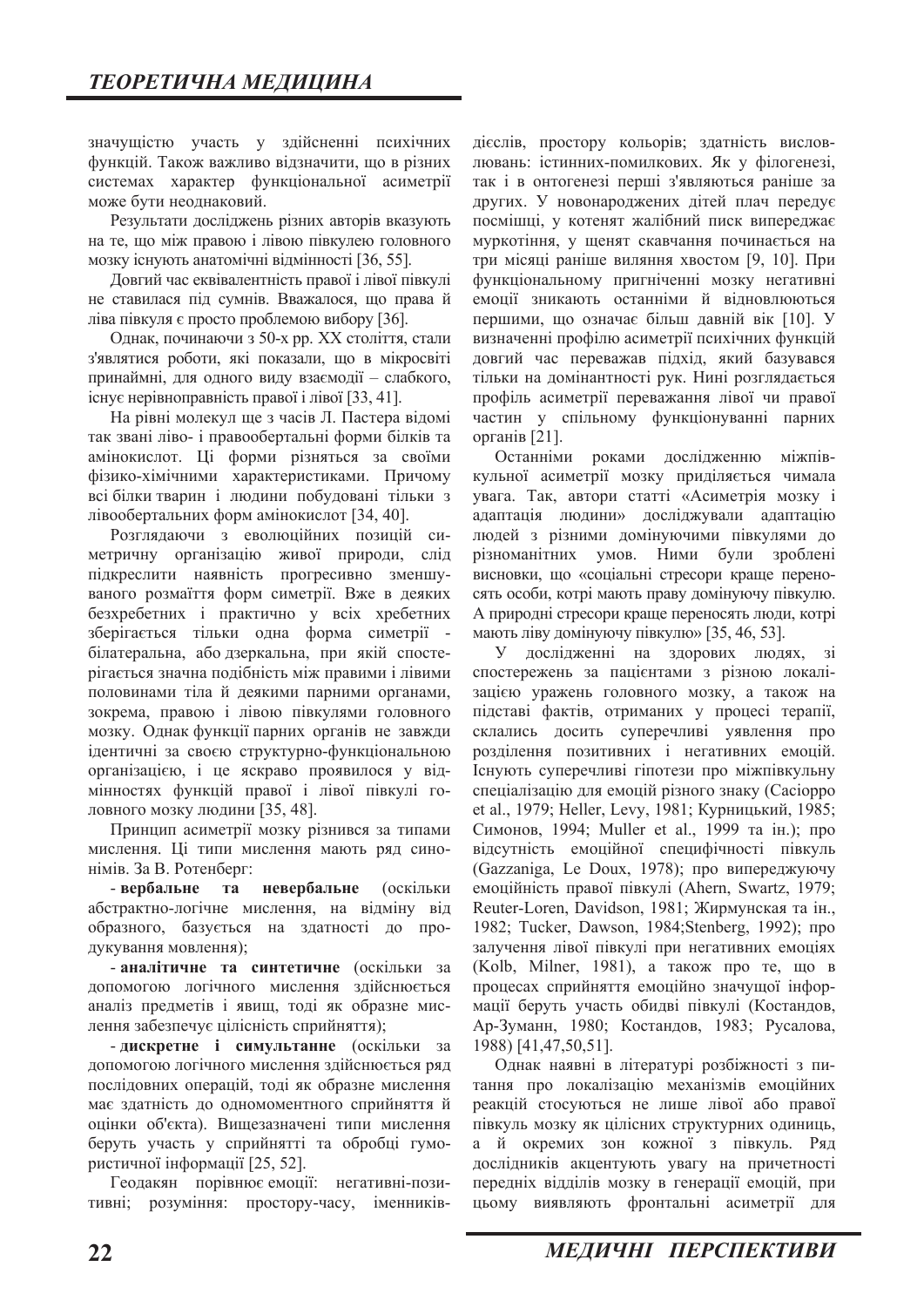емоцій різного знаку. R.L. Davidson et al. (1999) показали, що при демонстрації фільмів при позитивних емоціях більшою мірою активуються ліві, а при негативних - праві лобові зони кори. A.J. Tomarken, A.D. Keener (1998) вважають, що в генерації позитивних емоцій бере участь переважно ліва фронтальна зона, а негативних права. Звідси можна зробити припущення, що симптоми розладів гумору частіше будуть проявлятися у людей з правопівкульною асиметрією, а люди з провідною лівою півкулею матимуть схильність до афіліативного та самопідтримувального гумору [40, 53].

У дослідженні серед хворих на реактивну депресію виявлений фокус стійкої бета-активності в правій лобовій зоні, що, на думку авторів, вказує на гіперактивацію зони, що бере участь у регуляції негативних емоцій [7]. Доведено, що в 10-місячних дітей при сприйнятті особи з виразом радості відзначений фокус активації в лівій півкулі. Смак солодкого сиропу викликав у немовлят вираз задоволення і супроводжувався активацією ЕЕГ в лівій фронтальній зоні, а розчин лимонної кислоти - вираз незадоволення й активацію правої фронтальної зони (Davidson, Fox, 1982). Передбачається, що знак емоційної напруги в досліджуваних на цей момент визначається співвідношенням активності правої і лівої фронтальної кори: при переважній активності лівої фронтальної кори буде домінувати позитивний емоційний фон, при переважанні правої - негативний [14, 15]. Ряд інших дослідників не підтверджують зв'язок між характером фронтальних асиметрій і знаком emouil (Cole, Ray, 1985; Stenberg, 1992).  $\Pi$ poдемонстровано збільшення тета-активності незалежно віл знака емоційного збулження в правій лобовій зоні, а також виявлено збільшення правопівкульної активації як при негативних, так і позитивних емоціях (Schellberg et al., 1990). У дітей на тлі позитивно-забарвленої діяльності тета-активність була сильніше виражена в правій лобовій зоні [7, 19]. За даними Е.А. Жирмунської та співавт. (1982), емоційно забарвлена діяльність викликає більш генералізоване зрушення ЕЕГ в правій півкулі, ніж у лівій.

Доведено, що для позитивних емоцій характерні активаційні зрушення в сторону правої півкулі, а для негативних - у бік скроневих зон лівої (Muller et al., 1999) [3, 6, 8]. Поряд з цим робляться спроби створити узагальнюючі концепції, в яких виділяються загальні опосередковані чинники, від яких залежить фронтальна емоційна асиметрія. Ряд авторів пов'язують характер фронтальної емоційної асиметрії мозку

з мотиваційними системами (Gray, 1994). У цьому випадку переважна активація системи наближення продукує позитивні емоції (радість, задоволення, щастя) і супроводжується активацією лівої лобової зони, у той час як активація системи відсторонення від аверсивного джерела супроводжується негативними емоціями (відpasa, crpax) (Harmonn, Ray, 1977; Gazzaniga, Le Doux, 1978; Hager, Ekman; 1981; Davidson, Fox, 1982; Dawson, 1984; Davidson, Tomasken, 1989; Reeves et al., 1989; Smith et al., 1989; Tucker, Tomaken, Keener, 1998) [41,42,43].

У роботах (Hagerman et al., 1998; Harmon-Jones, Allen, 1998; Wiedemann et al., 1999) також надається особливо велике значення зв'язку фронтальних асиметрій з мотиваціями наближенняй уникнення. Однак такий підхід не завжди буває виправданим. Доведено, що негативна емоція гніву, що має мотивацію наближення, супроводжувалася посиленням активації лівої лобової зони (Blai et al., 1997; Hamon-Jones, Allen, 1998; Русалова, Костюніна, 1999) [33,39].

Ряд дослідників роблять спробу розчленувати генерацію емоційного збудження на кілька стадій, кожна з яких реалізується за участю різних ділянок кори. На їхню думку, в процесі емоційного реагування виділяється кілька етапів: сприйняття й оцінка емоційних посилок реалізується в основному залніми правопівкульними відділами кори (правою скронево-тім'яною зоною), тоді як сам процес переживання емоцій відбувається за участю передніх відділів кори, причому цей процес відображається в їх асиметричній активації і залежить від знаку емоції (Morgan, 1993). Є дані про те, що пошкодження задніх відділів правої півкулі переважно порушує оцінку знаку емоції, а при патології передніх відділів лівої півкулі погіршується дискримінація модальності емоції (Ольшанський, 1979; Брагіна, Доброхотова, 1981; Kinsbourne, 1989; Глозман зі співавт., 2000). Доведено також, що при ураженні задніх відділів мозку порушується сприйняття валентності емоцій при загальній втраті здатності до емоційного переживання [14,15]. Сприйняття й оцінка інформаційних посилок пов'язана з правою тім'яно-скроневою ділянкою, а суб'єктивний процес переживання емоцій асиметрично реалізується при частці фронтальних зон кори великих півкуль (Davidson et al., 1999). За даними Л.І. Афтанаса (1998), права зона кори бере участь в ідентифікації емоційних сигналів незалежно від їх валентності. Вважається, що початкове емоційне збудження певної валентності може виникати в мигдалині, яка має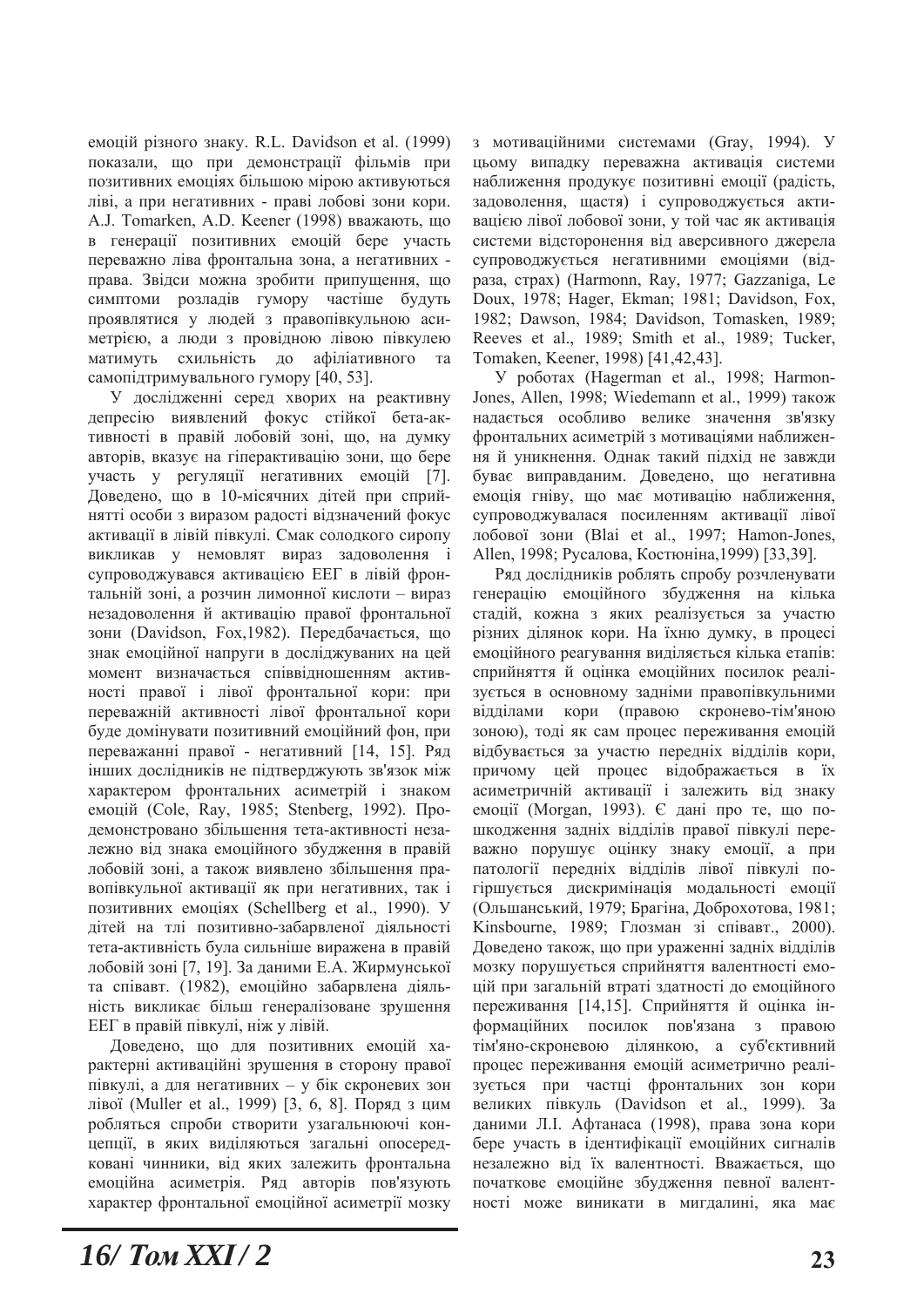анатомічні зв'язки, з одного боку, з гіпоталамусом, а з іншого - з гіпокампом і первинними сенсорними відділами кори [24, 26, 28]. Відомо також, що деякі види емоцій (наприклад, страх) можуть бути відсутніми в корі великих півкуль. Реакція страху, організована таламусом і мигдалиною, може виникати у щурів з видаленими зоровими і слуховими відділами кори [48]. У той же час ці уявлення суперечать потребі інформаційної теорії П.В. Симонова, згідно з якою інформаційна оцінка, ймовірно, продукує емоційне збудження, здійснюється передніми відділами кори, при цьому права фронтальна кора переважно пов'язана з прагматичною iнформацiєю, набутою раніше, і зберiгається в пам'яті, для задоволення потреби, а ліва – з наявною в цей момент - яка щойно надійшла  $[13, 13]$ 23]. У забезпеченні емоційної сфери людини ліва і права півкулі головного мозку мають різний вплив. Більш емоційною є права півкуля. Так, у здорових людей виявлена перевага лівої половини зорового поля (тобто правої півкулі) при оцінці виразу обличчя, а також лівого вуха (теж правої півкулі) - при оцінці емоційного тону голосу та інших звукових проявів людських почуттів (сміху, плачу), при сприйнятті музичних фрагментів. Крім цього, виявлено також більш інтенсивне вираження емоцій (мімічні прояви) на лівій половині обличчя. Існує також думка, що ліва половина обличчя більшою мірою відображає негативні, права - позитивні емоції. Ці відмінності (за деякими даними) проявляються вже у немовлят, зокрема в асиметрії міміки при смаковому сприйнятті солодкого й гіркого [12, 17].

З клінічної практики відомо, що емоційні порушення при ураженні правої півкулі виражені сильніше, при цьому наголошується вибіркове погіршення здатності оцінювати та ідентифікувати емоційну експресію в міміці. При лівобічних ураженнях у хворих часто виникають напади тривоги, занепокоєння і страху, посилюється інтенсивність негативних емоційних переживань. Хворим з ураженнями правої півкулі більш властиві стани благодушності, веселості, а також байдужості до оточуючих. Їм важко оцінити настрій і виявити емоційні компоненти мови інших людей. Клінічні спостереження за хворими з патологічним нав'язливим сміхом чи плачем демонструють, що патологічний сміх часто пов'язаний з правобічними пошкодженнями, а патологічний плач - з лівобічними. Функція сприйняття емоцій за виразом обличчя у хворих з пошкодженою правою півкулею страждає більше, ніж у людей з

пошкодженою лівою півкулею. Праволівобічні пошкодження по-різному впливають на часові аспекти емоційних явищ: з ураженням правої півкулі частіше пов'язані paптові афективні зміни, а з ураженням лівої - довготривалі емоційні переживання. Кожна з півкуль має власні емональні «бачення» світу. При цьому права півкуля, яка розглядається як джерело несвідомої мотивації, на відміну від лівої, сприймає навколишній світ у неприємному, загрозливому світлі, але саме ліва півкуля домінує в організації цілісного емоційного переживання на свідомому рівні. Таким чином, коркова регуляція емоцій здійснюється в нормі при взаємодії двох півкуль.

На основі клінічних даних локальних уражень головного мозку в літературі склалося уявлення про те, що півкулі мозку специфічно пов'язані з регуляцією емоційного стану, причому ліва півкуля «відповідальна» за прояви позитивних, а права - негативних емоцій [14, 15]. Так, при ураженні скроневого відділу правої півкулі у хворих-правшів поряд з іншими психічними розладами були описані:

- ейфорія,

- анозогнозія,

• моторне і мовне розгальмування,

• зниження критики [1,11].

Навпаки, при ураженні лівої півкулі у правшів спостерігалися:

- тривожна депресія,

- порушення і збіднення мови,

- аспонтанність (при ураженні лобових відділів),

- тривога і розгубленість (при ураженні скроневих зон).

- афект страждання (при ураженні задніх ділянок).

При цьому відома невідповідність ряду опублікованих даних гіпотетичним уявленням про емоційну специфічність півкуль (наприклад, випадки розвитку тужливої депресії, розладів сну у виглялі збільшення частоти і тривалості сновидінь, періодичної зміни гіпоманіакального й депресивного станів при правопівкульних ураженнях) можна пояснити тим, що локальне пошкодження нервової тканини залежно від його обсягу та локалізації може викликати як подразнення (з більш-менш генералізованою гіперактивацією за епілептиформним типом), так і функціональну інактивацію ураженої півкулі (з розгальмовуванням структур контралатеральної половини мозку).

В електрофізіологічних дослідженнях було встановлено, що у хворих на депресію за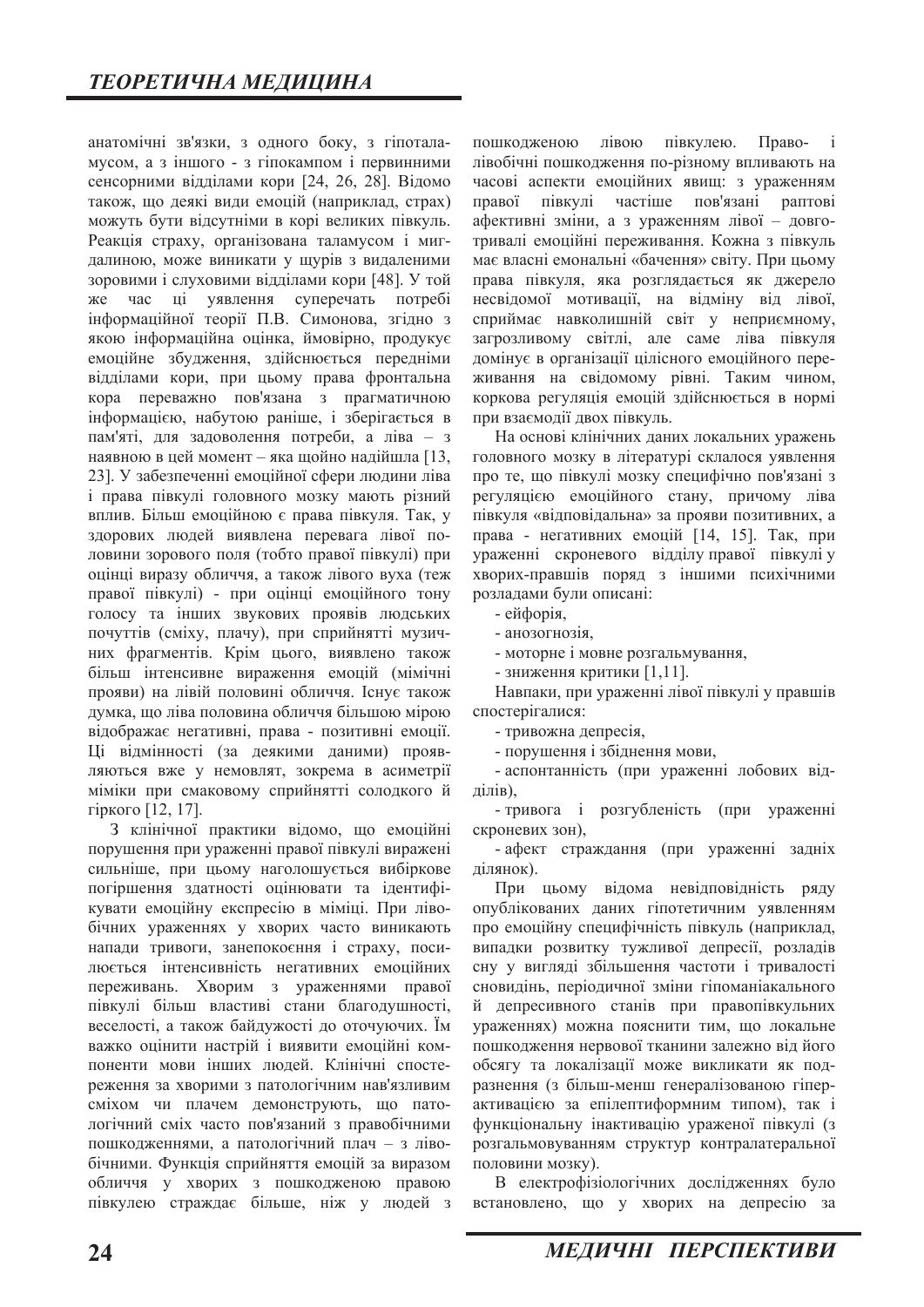показниками фонової ЕЕГ (Бочкарьов В.К., Панюшкіна С.В.), а також асиметрії реакцій ЕЕГ і КГР на сенсорні стимули і при виконанні різних завдань (Михайлова Е.З.) виявляється відносно більш високий рівень активації правої півкулі. За даними ПЕТ, при депресіях виявляється зниження метаболізму в передніх відділах лівої півкулі [3, 5].

Функціональна спеціалізація півкуль знаходить підтвердження і в їх нейрохімічній асиметрії [Flor-Henry P., 1983]. Так, у нормі виявлено переважання змісту:

• норадреналіну й серотоніну в корі правої півкулі:

• дофаміну, ацетилхоліну і ГАМК - в лівій півкулі.

У таламусі також виявлена асиметрія вмісту норадреналіну:

• у передніх зонах (тісно пов'язаних з лімбічною системою) його концентрація вище праворуч;

• в інших ділянках - ліворуч [22, 37].

Очевидно, внаслідок порушення міжпівкульного балансу та гіперактивації правої півкулі у хворих на депресію розвиваються зміни ряду «правопівкульних» вищих кіркових функцій. Такі хворі виявляють достовірно відмінну від норми реакцію на емоціогенні музичні фрагменти [Михайлова Е.С., 1992], у них утруднюється зорове сприйняття мімічної експресії. відзначаються порушення емоційної оцінки запаху й кольору [Михайлова Е.С. та ін, 1994; Chayanov N.V. et al., 1992; Iznak A.F., Monosova A.Zh. et al., 1994]. Останній феномен знайшов практичне застосування у вигляді діагностично інформативного при депресіях психометричного колірного тесту Люшера [42,44].

Дані про міжпівкульну асиметрію у відношенні регуляції емоцій і емоційних розладів лягли в основу ряду способів нелікарської терапії депресій. Зокрема, було виявлено, що правобічна електросудомна терапія (ЕСТ) більш ефективна у відношенні послаблення симптомів депресії, ніж лівобічна або двобічна ЕСТ [Трауготт Н.Н., 1979]. А.П. Чуприковим зі співавт. розроблено широкий спектр латералізованих фізіотерапевтичних методів (масаж, холодовий вплив, латеральна черезшкірна електростимуляція, аудіостимуляція, постійна і ритмічна, а також колірна фотостимуляції) для купірування симптомів ряду психопатологічних станів (у тому числі афективних розладів) як при ізольованому застосуванні, так і в поєднанні з психофармакотерапією [38]. Наведені факти й гіпотези вказують на тісний (і, можливо, причиннонаслідковий) зв'язок депресії:

• з порушеннями обміну ряду моноамінів;

• з дисфункцією гальмівних систем кори і діенцефальних відділів мозку;

• з десинхронізацією біологічних ритмів, зокрема механізмів регуляції циклу соннеспання:

• з півкульною спеціалізацією контролю позитивних і негативних емоцій.

Вони також вказують на значно більшу складність взаємодії нейрохімічних і нейрофізіологічних систем при депресії, ніж це випливає із зазвичай обговорюваних спрощених «біполярних» моделей:

• серотонін / норадреналін,

• симпатична / парасимпатична системи,

• права / ліва півкулі.

У ряді випадків методи, розроблені на основі цих даних, вже практично використовуються для діагностики й терапії депресивних станів.

Асиметрія мозку тісно пов'язана зі статтю. Серед дітей ліворуких, заїк, косооких, дислектиків, невротиків, які страждають нетриманням сечій калу, на кожну дівчинку припадає близько п'яти хлопчиків. Відомо, що існує певна залежність між цими явищами, і всі вони тісно пов'язані з асиметрією мозку.

Наприклад, при насильницькому переучуванні ліворуких дітей письма правою рукою у них часто з'являються перераховані аномалії, розумова відсталість, психози, дефекти мови. Уявлення про статеві відмінності в роботі мозку засновані, перш за все, на результатах клінічних і поведінкових досліджень. При пошкодженнях лівої півкулі в результаті крововиливу, пухлини або при оперативному видаленні частини скроневої частки, з приводу епілепсії, дефіцит вербальних функцій у чоловіків буває набагато більшим, ніж у жінок. Аналогічні пошкодження правої півкулі також призводять до більшого дефіциту функцій невербального характеру в чоловіків порівняно з жінками [48]. Наприклад, за вербальними здібностями: мовлення в цілому, швидкості і швидкості мови, правопису, навичкам читання, короткочасної пам'яті, конформності мислення у всіх вікових групах вище рівень у жінок. У жінок набагато краще розвинений і з віком менше атрофується нюх. У чоловіків сильніше розвинені просторово-зорові здібності. Хлопчики в школі значно краще за дівчаток розуміють геометричні концепції, ці відмінності менші з алгебри, і ще менші в арифметиці [49]. У технічних ВНЗ максимальні переваги чоловіків також з нарисної геометрії. Вони краще орієнтуються у візуальних і тактильних лабіринтах, краще читають географічні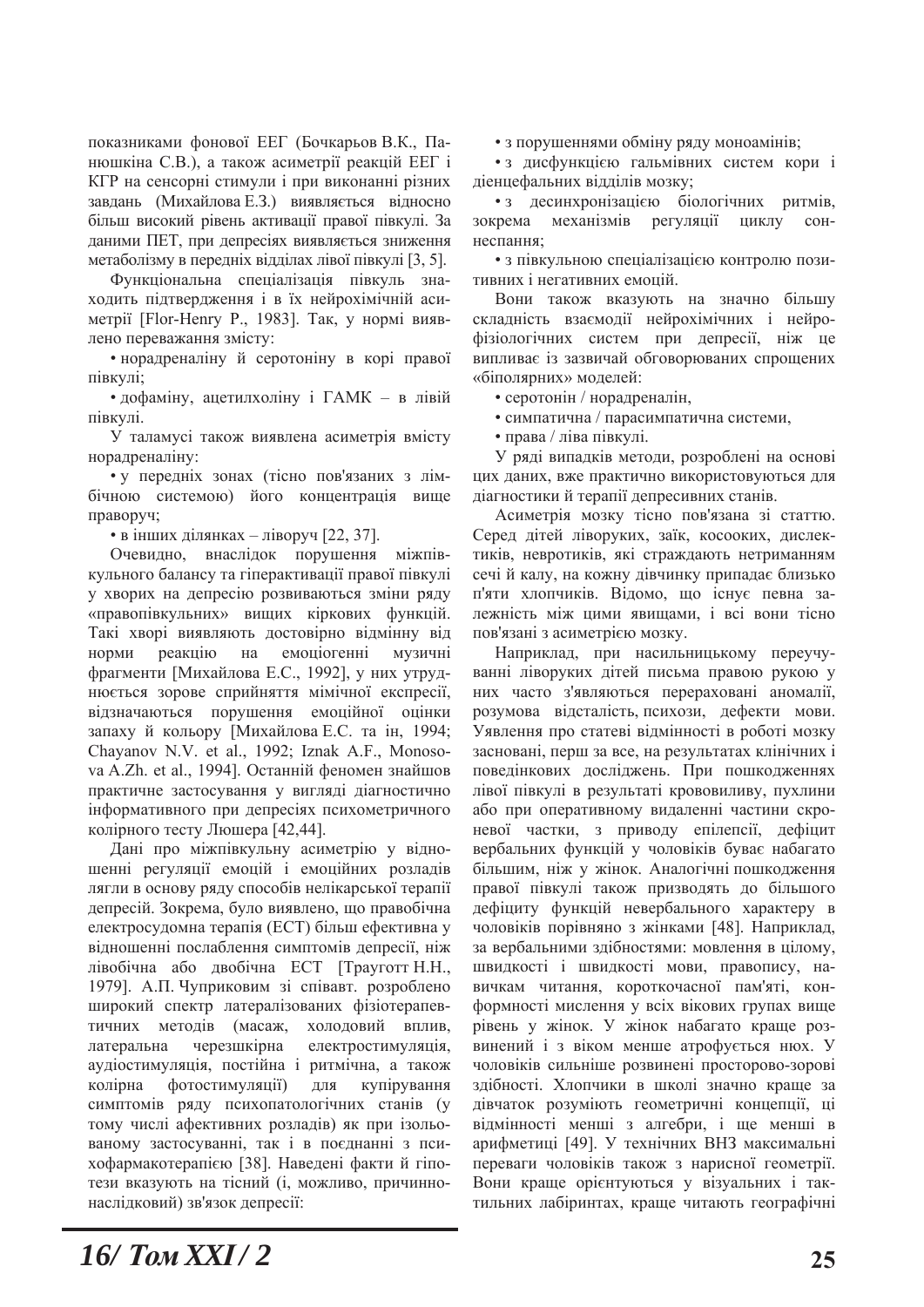карти, легше визначають ліву, праву сторони. У шахах, у музичній композиції, винахідництві та іншій творчій діяльності чоловіки досягають успіху істотно частіше, ніж жінки. Мала частка жінок серед сатириків, гумористів, карикатуристів, коміків та клоунів. У чоловіків значно частіше, ніж у жінок, виявляється також перевага правого вуха при дихотичному прослуховуванні і лівої руки у праворуких при тактильному розпізнаванні предметів дигаптичним методом. Виявлено статевий диморфізм за співвідношенням довжин лівої та правої скроневої площин [51]. У процесі індивідуального розвитку вираженість міжпівкульної асиметрії змінюється - відбувається латералізація функцій головного мозку. Останні дослідження свідчать про те, що міжпівкульна асиметрія робить істотний внесок у прояв високого інтелекту людини. При цьому у відомих межах існує взаємозамінність півкуль головного мозку.

Важливо зазначити, що конкретний тип півкульного реагування не формується при народженні індивіда. На ранніх етапах онтогенезу в більшості дітей виявляється подібний, правопівкульний тип реагування, і тільки в певному віці (як правило, від 10-ти до 14-ти років) закріплюється той чи інший фенотип, переважно характерний для певної популяції (Аршавський В.) [13]. Це пілтверджується і даними про те. що у неграмотних людей функціональна асиметрія головного мозку менше, ніж у письменних. У процесі навчання асиметрія посилюється: ліва півкуля спеціалізується у знакових операціях, і права півкуля - в образних. Важливо відмітити, що саме в цей період (10-14 років) дитина починає диференціювати гумор, розуміти жарти, сарказм та інше.

Проаналізувавши функціональну асиметрію мозку людини, зробимо узагальнення за типом операційності кожної з півкуль. Отже, права півкуля здатна сприймати інформацію загалом, працювати відразу після багатьох каналів і за умов нестачі інформації, відновлювати ціле з його частин. З іншого боку, вона здатна обробляти багато різноманітної інформації та розглядати проблему загалом, не застосовуючи аналізу. Права півкуля забезпечує сприйняття реальності в усій своїй багатогранності і повноті різноманіття. Тобто права півкуля відповідає за функції, протилежні за своїм значенням тим, за які відповідає ліва. Однак у розвитку почуття гумору не використовуються здібності лише однієї півкулі. Для нормальної життєдіяльності потрібна злагоджена роботу обох півкуль мозку. Адже логіка правої півкулі без сприйняття

зовнішнього світу лівої півкулі виявиться безпорадною.

Переважна більшість складних психічних процесів контролюється лівою півкулею, інша частина - правою. Тобто залежно від локалізації відповідних центрів у правій і лівій півкулі. Наприклад, «ліва, домінантна у правшів півкуля, відіграє істотну роль не лише у мозковій організації самих мовних процесів, а й у мозковій організації всіх вищих форм психічної діяльності, пов'язаних з мовленням. Такими є категоріальне сприйняття, активна мовна пам'ять і логічне мислення» [14]. Тобто ліва півкуля бере участь у процесі сприйняття, пам'яті і мислення, тоді як права півкуля меншою мірою бере участь у цих процесах. Права півкуля також менше бере участь у реалізації складних інтелектуальних функцій і забезпечення складних форм рухових актів. Натомість «права півкуля має безпосередній вплив на аналіз інформації, яку суб'єкт одержує як винагороду від свого власного тіла, і яка пов'язана з вербально-логічними кодами. До функцій правої півкулі належить загальне сприйняття своєї особистості» [20]. Права півкуля бере участь у просторовому сприйнятті. «Права півкуля має істотне значення у забезпеченні найбільш безпосередніх форм сприйняття і тих, у яких мовні зв'язки відіграють мінімальну роль» [20]. Приміром, дефекти у функціонуванні правої півкулі спричиняють порушення впізнавання особи.

У формуванні процесу сприйняття гумору велику роль відіграє уява. Уява і є сферою спеціалізації правої півкулі. Саме права півкуля дозволяє мріяти і фантазувати, складати. З цією функцією правої півкулі прийнято співвідносити творчі можливості, інтуїцію, етику, спроможність до адаптації. Права півкуля відповідальна за сприйняття немовних звуків. Просторове мислення та здатність до образотворчого мистецтва також підпорядковані правій півкулі мозку. Права півкуля пов'язана з конкретним мисленням. На відміну від лівої, сферою спеціалізації правої півкулі є обробка невербальної інформації. Тобто вона спеціалізується на обробці інформації, яка виражена не у словах і цифрах, а в символах і образах. Проте права півкуля все ж таки бере участь у процесі вимови. Вона відповідає за цілісність змісту, забезпечує образне мислення, сприймає емоційне забарвлення мовлення. Права півкуля мозку бере участь у формуванні лексичного запасу: слова, образу, які відтворюватимуть предметний світ. Права півкуля виконує мовні функції і формує відповідні процеси, які зазвичай протікають на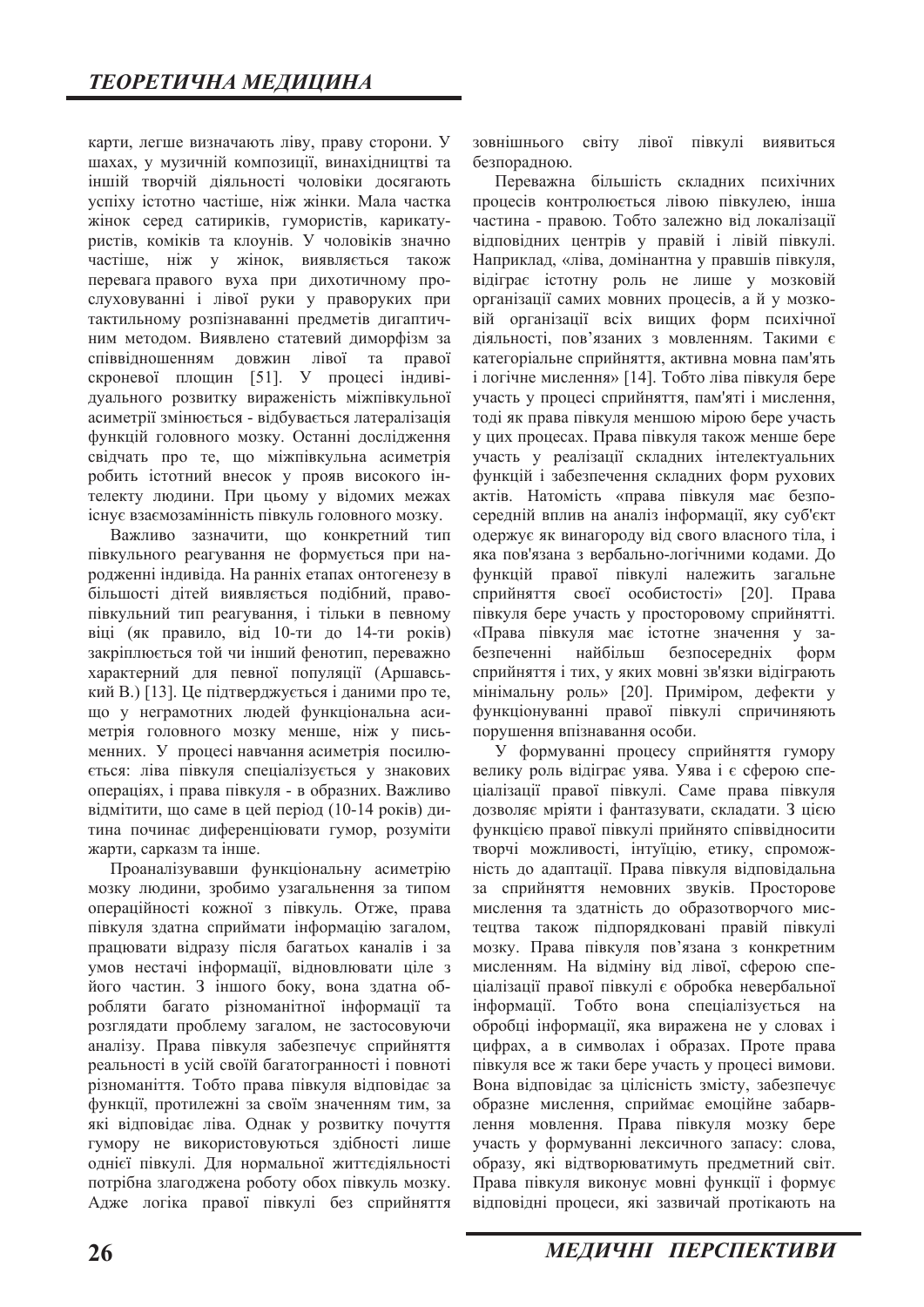чуттєвому рівні» [10]. Тобто у лівій півкулі сконцентровані механізми абстрактного мислення, а у правій - конкретного образного мислення. Права півкуля - для просторово-зорових функцій, інтуїції, музики, інтонаційних особливостей мови, грубих рухів всієї руки, емоційноцілісного сприйняття, синтетичного, ситуаційного мислення, негативних емоцій. Вона обробляє інформацію одномоментно (холістично), майже не розуміє дієслів, абстрактних термінів, не здатна на помилкові висловлювання, а її виключення призводить до ейфорії [18, 29]. Тому особи з домінантною правою півкулею мозку мають схильності до спотворення гумористичної інформації, а звідси й до розладів ПОЧУТТЯ ГУМОРУ.

Конкретизуємо тепер функції лівої півкулі. Ліва півкуля (у нормальних праворуких) служить для смислового сприйняття і відтворення мови, письма, тонкого рухового контролю пальців обох рук, самосвідомості, арифметичного рахунку, логічного, аналітичного, абстрактного мислення, музичної композиції, простору кольорів, позитивних емоцій. Вона обробляє інформацію послідовно, добре розуміє час, дієслова, здатна на помилкові "висловлювання", а її виключення призводить до депресії. Таким чином, у контексті нашого дослідження ліва півкуля є ломінантною у процесі сприйняття гумору. І тому «лівопівкульники» гарно розуміють жарти, шаржі, сарказм. Ліва півкуля спеціалізується на мовленні й абстрактному мисленні. Ліва півкуля відповідає за обробку вербальної інформації, за здатність розуміти й контролювати мову. Вона забезпечує теоретичне мислення, відповідність правилам, структуру промови, граматичне оформлення висловлювання і характеристику властивостей предметів. З іншого боку, вона відповідає за нашу спроможність до читання та письма і формує ті частини нашого словникового запасу, які спираються на точні, дослівно надаються до сприймання позначення, «словаконцепти». Також вона запам'ятовує факти, імена, дати і їх написання. Основна операційна функція лівої півкулі - це аналітичне мислення. Ліва півкуля відповідає за логіку й аналіз, специфікацію, аналізує всі факти, виробляє оцінку тимчасових співвідношень. Ліва півкуля розпізнає всі цифри, математичні символи й продукує обчислення. Також вся інформація, яка потребує послідовної, логічної обробки, перебуває під контролем лівої півкулі. Вона відповідає за лінійне мислення. Завдяки лівій півкулі ми можемо поетапно обробляти інформацію. Вона працює послідовно, вибудовуючи

ланцюжки, алгоритми, оперуючи з фактом, деталлю, символом, знаком. Лівій пвкулі мозку відповідає абстрактнологічний компонент у мисленні.

На сьогодні вважається, що ліва півкуля у правшів відіграє переважну роль у експресивній та імпресивній мові, у читанні, письмі, вербальній пам'яті і вербальному мисленні. Права ж півкуля виступає провідною для немовного, наприклад, музичного слуху, візуально-просторової орієнтації, невербальної пам'яті, критичності [27]. Також було доведено, що ліва півкуля більшою мірою орієнтована на прогнозування майбутніх станів, а права - на взаємодію з досвідом і з реально перебігаючими подіями.

Усі перелічені вище здібності знайомі нам з дитинства, у процесі дорослішання ми продовжуємо їх розвивати й удосконалювати. Ці елементи психічних функцій мають великий вплив на формування почуття гумору в людини. I якщо в людини краще за інших розвинена одна з цих здібностей, то в неї домінує ліва півкуля мозку. Уже при народженні існують передумови до функціональної асиметрії мозку.

### **ВИСНОВКИ**

1. Отже, аналіз досліджень міжпівкульної асиметрії мозку дає можливість з'ясувати вплив функціонування кожної з півкуль на формування сприйняття гумору. Дослідження свідчать, що у процесі формування почуття гумору беруть участь дві функціональні півкулі головного мозку. Оскільки емоція гумору - це інтелектуальна емоція, а розвитку інтелекту сприяє безліч психічних процесів, у формуванні гумору задіяні дві півкулі головного мозку. Права відповідає за емоційну природу гумору (інтонація, звуковисотність мови, швидкість реагування на жарт), ліва - за обробку словесної інформації (зміст жарту, категорія, задум, аналіз змісту).

2. Проаналізувавши наукові дослідження міжпівкульної функціональної асиметрії мозку людини, її психофізіологічні та нейрохімічні особливості, можна зробити припущення, що люди з більше розвиненою лівою півкулею у прийнятті гумору будуть більше схильні до проявів гелотофілії, а «правопівкульні» - проявлятимуть ознаки гелотофобії та катагеластицизму.

3. Дослідивши статеві відмінності міжпівкульної асиметрії мозку, можна стверджувати, що при діагностуванні почуття гумору важливо враховувати гендерні особливості функціонування півкуль, адже в чоловіків більш виразно функціонує ліва півкуля, а в жінок - права. Цей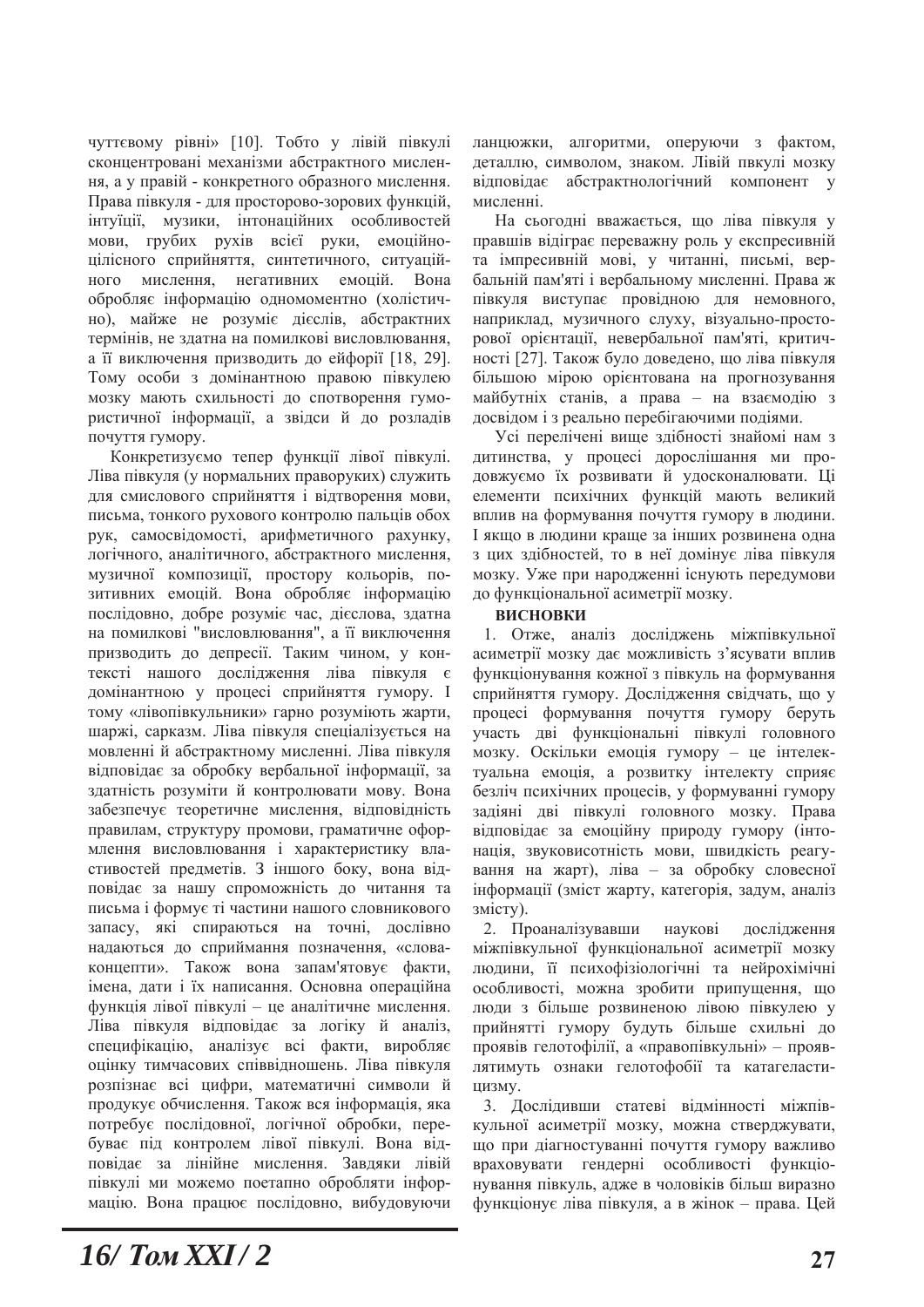факт статевих особливостей функціонування міжпівкульної асиметрії мозку дає можливість

об'єктивної діагностики почуття гумору, а також різних відхилень психіки людини.

# **CHUCOR JITEPATYPH**

1. Амунц В.В. К вопросу об асимметрии структурной организации мозга мужчин и женщин. Функциональная межполушарная асимметрия / В.В. Амунц // Хрестоматия / ред. Н.Н. Боголепов, В.Ф. Фокин. -Москва: Научный мир, 2004. – С. 214-219.

2. Балонов Л.Я. Функциональная асимметрия мозга в организации речевой деятельности. Сенсорные системы. Сенсорные процессы в асимметрии полушарий / Л.Я. Балонов, В.Л. Деглин., Т.В. Черниговская - Ленинград: Наука, 2009. - С. 99-114.

3. Безруких М.М. Психофизиология: Словарь / М.М. Безруких, Д.А. Фарбер. - Москва: ПЕР СЭ,  $2006. - 128$  c.

4. Белый Б.И. Особенности переработки информации в правом и левом полушарии мозга человека / Б.И. Белый // Журнал невропатологии и психиатрии им. С.С. Корсакова. - 1982. - № 7. - С. 131-138.

5. Біанкі В.Л. Асиметрія мозку тварин / В.Л. Біанкі. - Москва: ВЛАДОС, 2001. - 295 с.

6. Блейхер В. М.Словник психіатричних термінів / В.М. Блейхер, І.В. Крук. - Москва: Сфера, 1975. -486 c.

7. Вербина Г.Г. Психология эмоций: учеб. посо- $6\text{He}$  / Г.Г. Вербина. -Чебоксары, 2008. - 308 с.

8. Вольф Н.В. Половой диморфизм функциональной организации мозга при обработке речевой информации. Функциональная межполушарная асимметрия / Н.В. Вольф, О.М. Разумникова // Хрестоматия / ред. Н.Н. Боголепов, В.Ф. Фокин. - Москва: Научный мир, 2004. - С. 386-410.

9. Геодакян В.А. Асинхронна асиметрія В.А. Геодакян // Журнал вищої нервової діяльності. - $2013. - T. 43$ , вип. 3. - С. 543-561.

10. Геодакян В.А. Эволюционные теории асимметрии организмов, мозга и тела / В.А. Геодакян // Успехи физиол. наук. – 2005. – № 36(1). – С. 24-53.

11. Голубев В.Л. Психосоциальные факторы, гендер и боль / В.Л. Голубев, А.Б. Данилов, А.М. Вейн // Журнал неврологии и психиатрии им. С.С. Корсакова.  $-2004. - N_2 11. - C. 70-73.$ 

12. Горошко Е.И. Функциональная асимметрия мозга, язык, пол: аналитический обзор / Е.И. Горошко  $-$  Москва, Харьков: ИНЖЭК, 2005. - 280 с.

13. Денисова З. В. Механізми емоційної поведінки дитини / З.В. Денисова. - Л.: Наука, 2007. - 143с.

14. Доброхотова Т.А. О языке описания функциональной асимметрии мозга / Т.А. Доброхотова, Н.Н. Брагина // Сборник докладов I междунар. конф. памяти А.Р. Лурия. – Москва, 2004. – С. 108-114.

15. Доброхотова Т.А. Методологическое значение принципа симметрии в изучении функциональной организации человека. Функциональная межполушарная асимметрия / Т.А. Доброхотова, Н.Н. Брагина // Хрестоматия / ред. Н. Н. Боголепов, В. Ф. Фокин. -Москва: Научный мир, 2004. – С. 15-47.

16. Егоров А.Ю. Функциональные асимметрии мозга и важность развития клинического направления в эволюционной физиологии / А.Ю. Егоров // Тенденции развития физиологических наук. - Санкт-Петербург: Наука, 2006. – С. 159-178.

17. Жуков Д.А. Биологические основы повеления. Гуморальные механизмы / Д.А. Жуков. - СПб.: Юридический центр Пресс, 2004. – 455 с.

18. Іванов В.В. Чіт і непарне число: асиметрія мозку і знакових систем / В.В. Іванов. - Киев: ВМУРоЛ, 2004. – 185 с.

19. Ильин Е.П. Дифференциальная психофизиология мужчины и женщины / Е.П. Ильин - СПб.: Питер, 2007. - 544 с.

20. Кюри П. Избранные труды / П. Кюри [пер. с франц. Н. Андреева, И. Русакова, К. Шапошникова, Л. Сазонова; ред. Н. Андреева, Л. Сазонова ]. -Москва, Ленинград: Наука, 1966. - 399 с.

21. Лурія А.Р. Основи нейропсихології А.Р. Лурія. - Москва: Академия, 2006. - 384с.

22. Ноздрачева А.Д. Начала физиологии: учеб. для вузов / А.Д. Ноздрачева. - СПб.: Лань, 2001.-1088 c.

23. Палієнко І.А. Латеральна терапія внутрішніх захворювань / І.А. Палієнко // Укр. мед. часопис. - $2007. - N<sub>2</sub> 2 (58) - 597$  c.

24. Прунч Эрих. Пути развития западного переводоведения. От языковой асимметрии к политической / Эрих Прунч. - Москва: Р.Валент, 2015. -512 c.

25. Ротенберг В. Мозг стратегия полушарий / В. Ротенберг // Соционика, психология и межличностные отношения: человек, коллектив, общество. - $2007. - N_2$  3.  $- C.21-26.$ 

26. Реброва Н.П. Функциональная асимметрия мозга человека и психические процессы / Н.П. Реброва, М.П. Чернышева - СПб.: Речь, 2004. - 80 с.

27. Симерницкая Э.Г. Доминантность полушарий / Э.Г. Симержицкая. - Москва, 1987 - 95 с.

28. Сенсомоторный латеральный профиль: тестирование и интерпретация / Т.В. Черниговская, Т.А. Гаврилова, А.В. Воинов, К.Н. Стрельников // Физиология человека. - 2005. - Т. 31, № 2. - С. 35-44.

29. Спрінгер С. Лівий мозок, правий мозок / С. Спрінгер, Г. Дейч. – Москва: Мир, 2003. – 256 с.

30. Тартаковская И. Биологические аспекты и политические интерпретации: разделились беспощадно мы на женщин и мужчин / И. Тартаковская. -Москва: Звенья, 2006. - 260 с.

31. Творогова Н. Д. Клінічна психологія: словник / Н.Д. Творогова. – Москва: ПЕР СЕ, 2007. – 345с.

32. Физиология высшей нервной деятельности / Т.Г. Анищенко, О.В. Глушковская-Семячкина, Л.Н. Шорина, Н.Б. Игошева. - Саратов: УНЦ «Колледж», 2001. - 96c.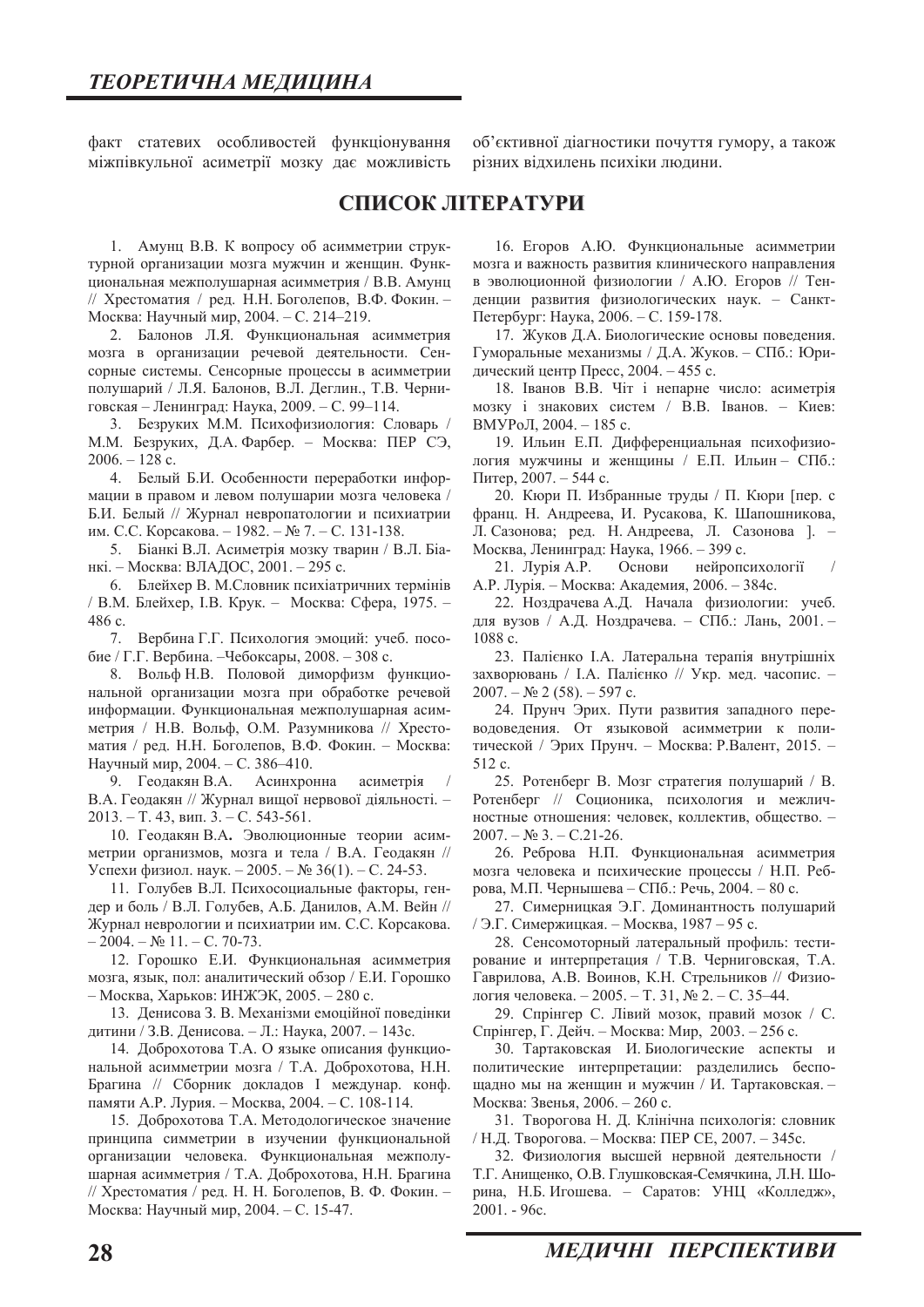33. Фейнман Річард. Фізика суцільних середовищ. / Фейнман Річард, Роберт Лейтон, Сендс Метью. -Москва: Либроком, 2015. - Т. 7. - 288 с.

34. Фолс К. Походження життя. Маленьке тепле водоймище / К. Фолс.- Москва: Либроком, 1982. - 248 с.

35. Фокін В.Ф. Еволюційний аспект центрально-периферичної організації функціональної межполушарной асиметрії / В.Ф. Фокін. – Москва: Наука, 2004. – 48 с.

36. Хомская Е.Д. Нейропсихология. - 4-е изд. / Е.Д. Хомская. - С.-П., 2010. - 496 с.

37. Чуприков А.П. Мир леворуких / А.П. Чуприков, Е.А. Волков. - Киев: Ин-т нейропсихиатрии А. Чуприкова, 2005. - 88 с.

38. Чупріков А.П. Латеральна терапія / А.П. Чупріков, А.Н. Линьов, І.А. Марценківський. - Київ: Здоров'я, 1996. – 176 с.

39. Annett M. Left, right hand and brain: the right shift theory / M.Annett.- New-Jersey: Erlbaum Press, 1985. - 190 p.

40. Annett M. Handedness and cerebral dominance: the right shift theory / M. Annett // J. Neuropsychiatry Clin. Neurosci.  $-1998. -$  Vol. 10, N 4.  $-$  P. 459-469.

41. Annett M. Hand preference observed in large healthy samples: classification, norms and interpretations of increased non-right-handedness by the right shift theory / M. Annett // Brit. J. Clin. Psychol.  $- 2004$ .  $-$ Vol. 95, Pt.  $3. - P. 339-353$ .

42. Bakan P. Handedness and birth stress / P. Bakan. G. Dibb, P. Reed // Neuropsychologia.  $-1973. -$  Vol. 11,  $N$  3. - P. 363-366.

43. Bakan P., Putman W. Right-left determination and brain lateralisation. Sex differences / P. Bakan, W. Putman // Arch. Neurol.  $- 1974$ .  $- Vol. 30$ .  $- P. 334-335$ .

44. Gazzaniga M.S. The bisected brain. - New York: Appleton,  $2008. - 172$  p.

45. Laland K.N. A gene-culture model of human handedness / K.N. Laland, J. Kumm, J.D. Van horn // Behav. Genet.  $-1995. - Vol. 25$ , N 5.  $- P. 433-445.$ 

46. Levy J. Interhemispheric collaboration: singlemindedness in asymmetric brain  $/$  J. Levy  $//$  C. Best. Hemispheric function and collaboration in the child.  $CTNY$  Acad. Press,  $1985. - P$ ,  $11-32$ .

47. Levy J. Model for the genetics of handedness / J. Levy, T.A. Nagylaki // Genetics. - 2008. - Vol. 72,  $N$  1. - P. 117-128.

48. McGlone J. Sex Difference in the Human Brain Asymmetry: a Critical Survey / J. McGlone // Behav. Brain Sci. - 1980. - Vol. 3, N 2. - P. 215-263.

49. Narris L.J. Sex Differences in Spatial Ability. Asymmetry of the Function of the Brain / Kempbel.  $-$  L.: Cambridge, 1978.

50. Swaab D. Sexual differentiation of the brain and behavior / D. Swaab // Best Practice & Res. Clin. Endocrinol. & Metabolism.  $-2007. -$  Vol. 21, Issue 3.  $-$ P. 431-444.

51. Wada J.A. Cerebral hemisphere asymmetry in humans / J.A. Wada, R. Clark, A. Hamm // Arch. Neurol.  $-2007. - Vol. 32. - P. 239-246.$ 

52. Wanger T. D., Luan Phan K., Liberson I., Taylor S. F. Valence, gender, and lateralization on functional brain anatomy in emotion: a mete-anaysis of findings.

53. Witelson S.F. Sylvian fissure morphology and asymmetry in man and women: bilateral differences in relation to handedness in men / S.F. Witelson, D.L. Kigar  $\text{/}\text{/}$  Comp. Neurol.  $-2003. -$  Vol. 323.  $-$  P. 326-340.

# **REFERENCES**

1. Amunts VV. [To question about asymmetry of structural organization of the brain of men and women. Functional inter-hemispheric asymmetry. Reader]. / Ed. N.N. Bogolepov, V.F. Fokin. M.: Nauchnyi mir. 2004;214-9. Russian.

2. Balonov LYa. [Functional asymmetry of brain in the organization of speech activity. Sensor system. Sensor processes in the asymmetry of hemispheres]. Leningrad: Nauka. 2009;99-114. Russian.

3. Bezrukih MM. [Psychophysiology: Dictionary]. M.: «PER SE». 2006;128. Russian.

4. Belyj BI. [Features of information processing in the right and left hemisphere of the brain of man]. Zhurnal of nevropatologii i psihiatrii. 1982;7:131-8. Russian.

5. Bianki VL. [Asymmetry of animal's brain]. L.M.:VLADOS, 2001;295. Russian.

6. Blejher VM. [Dictionary of psichoterminology]. M.: Sfera. 1975;486. Russian.

7. Verbina GG. [Psychology of emotions]: Stud. Manual. Chuvash. University. Cheboksary. 2008;308. Russian.

8. Volf NV. [Sexual dimorphism of the functional organization of the brain in the processing of speech information. Functional interhemispheric asymmetry:

Reader.] Ed. NN Bogolepov, VS Fokin. M.: Nauchnyi mir. 2004;386-410. Russian.

9. Geodokyan VA. [Asynchronous asymmetry]. Zhurnal vyshhoi nervnoi dejatelnosti. 2013;43(3):543-61. Russian.

10. Geodokian VA. [Evolutionary theory of asymmetry in organisms, the brain and the body]. Uspehi fiziol. Nauki. 2005;36(1);24-53. Russian.

11. Golubev VL. [Psychosocial factors, gender and pain]. Zhurnal Nevrologii i Psihiatrii. 2004;11:70-73. Russian.

12. Goroshko EI. [Functional asymmetry of brain, language, gender: an analytical review]. M.-Kh.: «INZHEK». 2005;280. Russian.

13. Denisova ZV. [Mechanisms of child emotional behavior]. L.: Nauka, 2007;143. Russian.

14. Dobrohotova TA. [About the language of describing the functional asymmetry of brain]. M.: Collection reports of the 1st international Conference in memory of A.R. Luriia. 2004;108-14. Russian.

15. Dobrohotova TA. [The methodological value of the principle of symmetry in the studying of the functional organization of the person. Functional interhemispheric asymmetry: Reader]. Ed. NN Bogolepov, VF Fokin. M.: Nauchnyi mir. 2004;15-47. Russian.